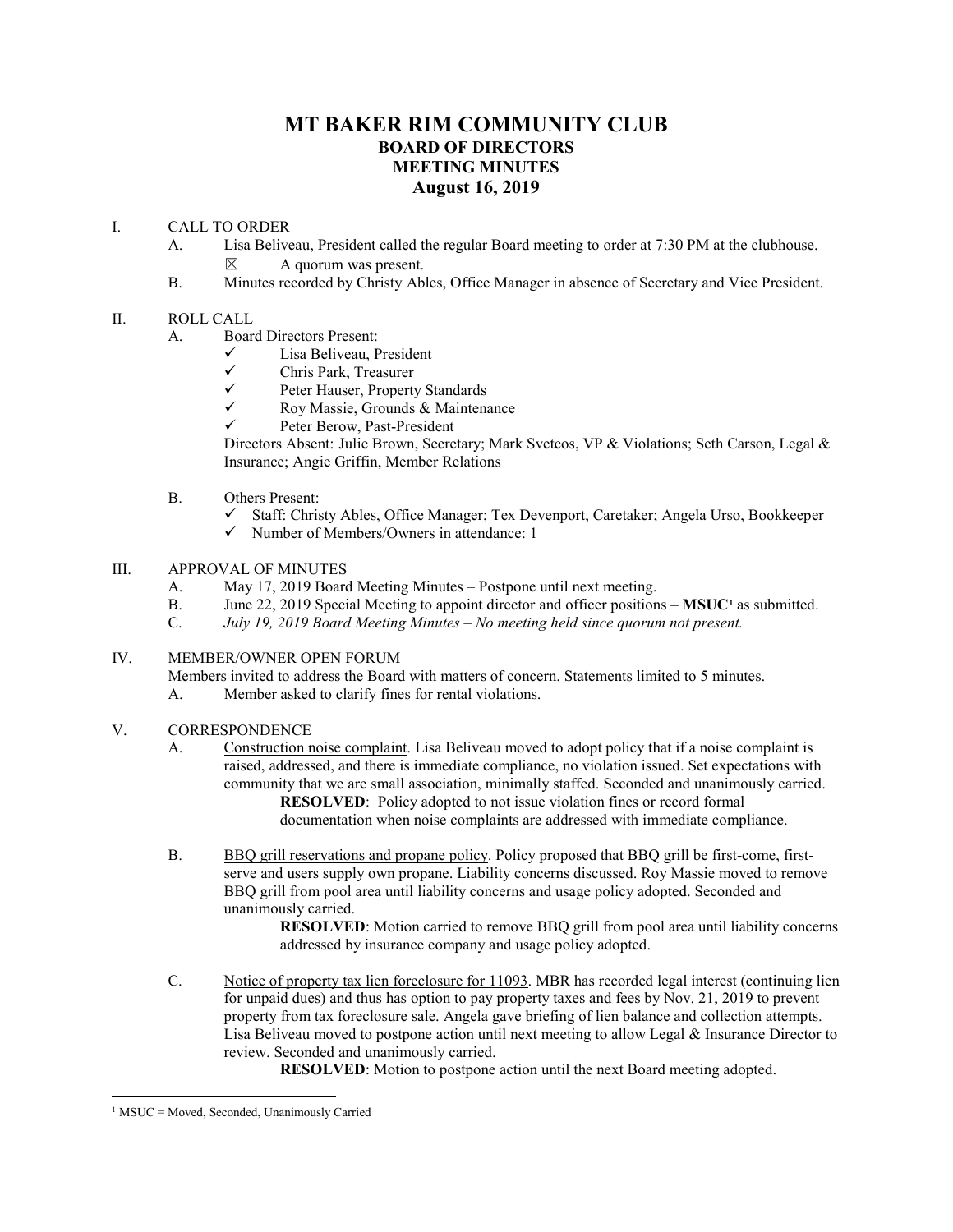### VI. DIRECTOR REPORTS

- A. Property Standards Peter Hauser reviewed written report distributed prior to and at meeting (attached, member names redacted). Procedure and record-keeping process for tree requests discussed.
- B. Treasurer Chris Park read written report distributed prior to and at meeting (attached). Caretaker Tex Devenport requested additional recycling pick-up to accommodate increase in vacation rentals. Chris Park moved to add an extra recycling pick-up per month. Revenue from registration fees supports need. Seconded and unanimously carried.

**RESOLVED**: Motion to add extra recycling pick-up per month adopted.

- A. Grounds & Maintenance Roy Massie gave verbal report on various maintenance efforts including repair of pool heater, evaluation of MBR lots for plow-truck garage (no suitable location), and his completion of MBR septic inspections. Excellent pool inspection report from DOH, pool supply room complimented as 'best in county.' Trip hazard from uneven deck no longer cited due to caretakers' work grinding/planing surface, prompting discussion to revisit need for capital expenditure to replace deck this year.
- VII. FINANCIAL REPORT Financial statements for month ending July 31, 2019 included with attached Treasurer Report (A/R Aging Summary removed for member privacy).
	- A. Cash balances as of 7/31/19

| Operating         |   | \$121,023 |
|-------------------|---|-----------|
| Reserves          |   | \$257,651 |
| Const. Deposits   |   | \$ 18,003 |
| auencies >30 davs | Ф | 3.787     |

B. Delinquencies >30 days \$ 3,787 *(Balances from installment payment plans in good standing excluded)*

### VIII. UNFINISHED BUSINESS

- IX. NEW BUSINESS
	- A. Path to Glacier Creek Rd. (AGM action item) **MSUC[2](#page-1-0)** to make room around rear gate for foot/bike traffic to access Glacier Creek Rd.
	- B. Committee to explore pay-per-use of amenities for renters. (AGM action item) Chris Park noted need for financial analysis. Peter Hauser moved to postpone discussion on formation of committee to October board meeting. **MSUC.**
	- C. Social events Program Manager. Dawn Chaplin to continue as authorized user of Social account debit card and clubhouse key holder to plan and facilitating MBR social events. **MSUC.**
	- D. September Board meeting time. Julie Brown requested by email to move next Board meeting from the third Friday of the month to September, 13, 2019. **MSUC**.
- X. NEXT MEETING DATE
	- A. The next Board meeting is scheduled for **September 13, 2019** at 7 p.m. in the clubhouse.
- XI. ADJOURNMENT
	- A. There being no further business the meeting was adjourned at 10:20 pm.

### **APPROVED:**

 $\bf{SECRETARY}$  . The contract of the contract of the contract of the contract of the contract of the contract of the contract of the contract of the contract of the contract of the contract of the contract of the contract of

<span id="page-1-0"></span> <sup>2</sup> MSUC = Moved, Seconded, Unanimously Carried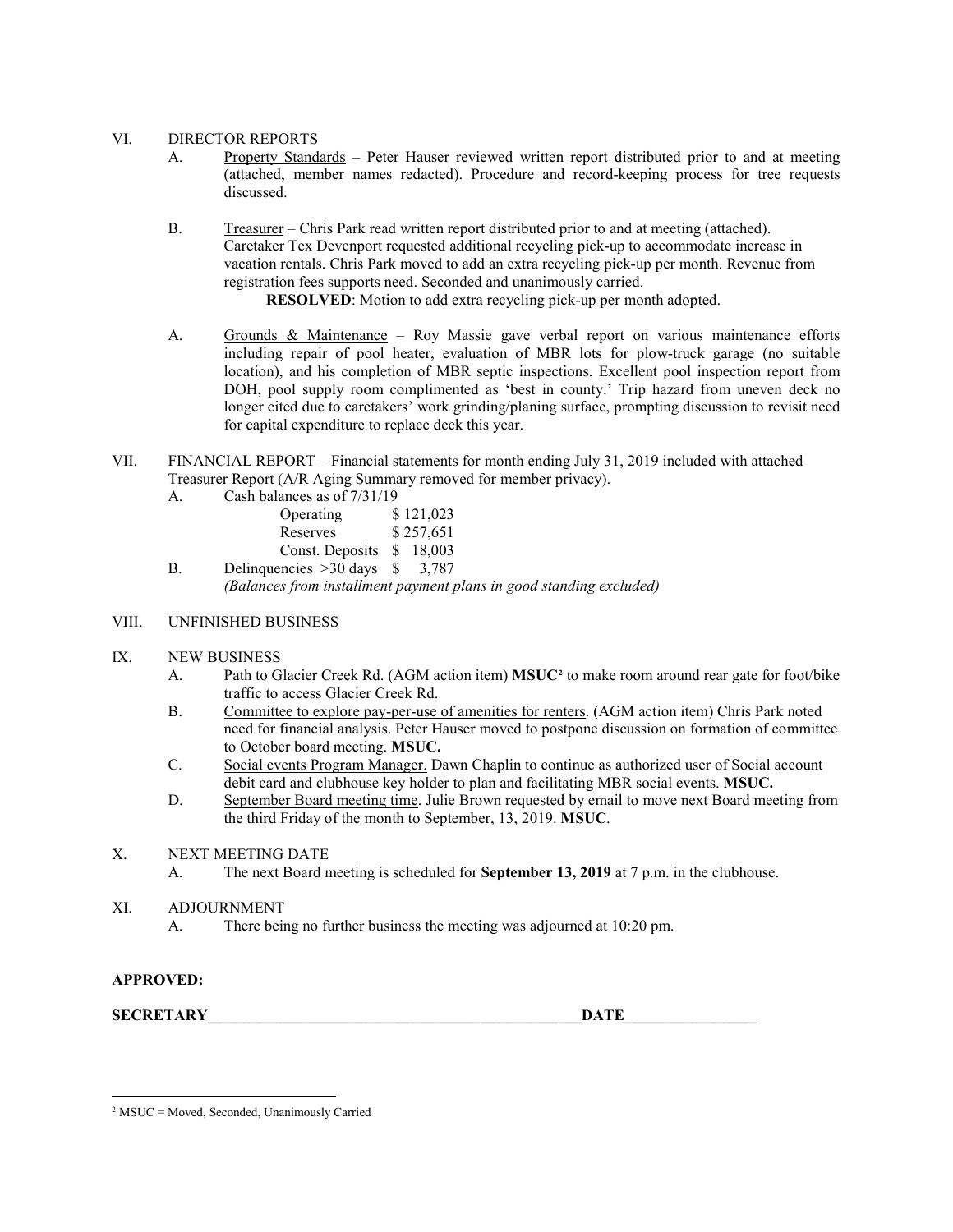## **August 2019 Treasurer Report For Month Ending July 31, 2019**

### *By Chris Park*

Cash balance as of July 31, 2019 was \$395,838 and consisted of \$121,023 allocated to the operating fund, \$258,811 allocated to the replacement fund and \$16,003 held in construction deposits.

Accounts receivable as of July  $31<sup>st</sup>$  was \$5,854 compared to approximately \$4,844 in 2018. There were very few dues accounts which were not collected, and the remaining dues largely relate to three members. The progress on collections is due to Angela's persistence in following up with members. Liens have been levied against members who haven't paid their 2019 dues.

Revenue for the six months ended July  $31<sup>st</sup>$  was \$333,102 and has exceeded budgeted revenue by \$12,064 largely due to a recovery of a bad debt relating to the collection from a member of past year's dues and fines for \$12,038 and rental fee income of \$12,100. Total Member's Dues of \$297,337, matching the 2019 budget, have been recognized as income.

We are currently past the halfway point of the 2019 fiscal year and the following trends have emerged: repairs and maintenance, supplies and utilities will all be over budget this year but to what extent remains to be seen due to the seasonality of some of the expenditures such as pool supplies. It should be noted that a large amount of the repairs and maintenance relating to the catch up of road maintenance for the past two years was expended during the month for approximately \$26k when new speed bumps were installed, and road maintenance was completed.

Capital expended during year is related to covering for the road sand in the amount of \$7,613. Design options for the garage shop rebuild are still being considered and the majority of the capital projects are expected to occur over later in the summer or the fall and include the pool deck repair and the club house floors.

A copy of the financial statements have been attached to this report for further details.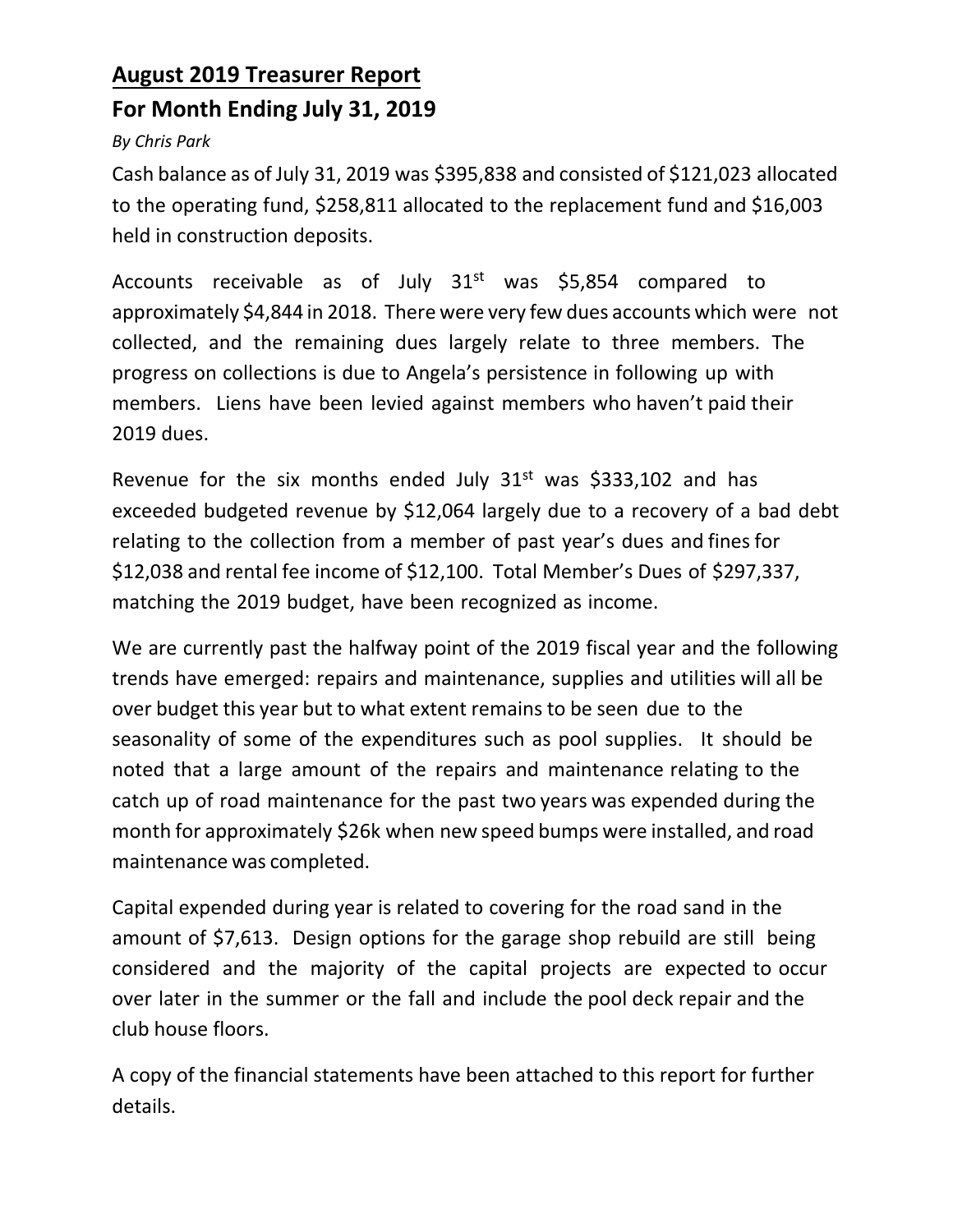### **1:33 PM Mt. Baker Rim Community Club 08/09/19 Balance Sheet Prev Year Comparison**

**Accrual Basis As of July 31, 2019**

|                                                                    | Jul 31, 19                  | Jul 31, 18           | \$ Change          |
|--------------------------------------------------------------------|-----------------------------|----------------------|--------------------|
| <b>ASSETS</b>                                                      |                             |                      |                    |
| <b>Current Assets</b>                                              |                             |                      |                    |
| <b>Checking/Savings</b><br><b>CASH</b>                             |                             |                      |                    |
| 1020 · Petty Cash - Office                                         | 994.40                      | 517.00               | 477.40             |
| 1025 · PayPal Online Account                                       | 9.41                        | 62.51                | (53.10)            |
| 1080 · Peoples Business Checking                                   | 10,686.18                   | 7,399.95             | 3,286.23           |
| 1082 · Peoples Business Savings                                    | 107,129.91                  | 111,675.72           | (4,545.81)         |
| 1084 · Peoples Construction Deposits                               | 16,003.24                   | 14,003.39            | 1,999.85           |
| 1086 · Peoples GM Debit Card                                       | 2,204.05                    | 716.60               | 1,487.45           |
| 1088 · Peoples Social Card                                         | 392.95                      | 137.20               | 255.75             |
| 1090 · First Federal RESERVES MMA new<br>1091 · First Fed Checking | 153,275.93<br>500.00        | 158,070.96<br>500.00 | (4,795.03)<br>0.00 |
| 1093 First Fed 2YR CD                                              | 52,214.61                   | 51,298.75            | 915.86             |
| 1094 First Fed 3YR CD                                              | 52,427.96                   | 51,518.48            | 909.48             |
| <b>Total CASH</b>                                                  | 395,838.64                  | 395,900.56           | (61.92)            |
| <b>Total Checking/Savings</b>                                      | 395,838.64                  | 395,900.56           | (61.92)            |
| <b>Accounts Receivable</b><br>1200 · Accounts Receivable           | 5,854.19                    | 4,844.68             | 1,009.51           |
| <b>Total Accounts Receivable</b>                                   | 5,854.19                    | 4,844.68             | 1,009.51           |
| <b>Other Current Assets</b>                                        |                             |                      |                    |
| 1310 · Prepaid Insurance                                           | 7,082.81                    | 7,081.19             | 1.62               |
| 1499 · Undeposited Funds                                           | 0.00                        | 176.50               | (176.50)           |
| <b>Total Other Current Assets</b>                                  | 7,082.81                    | 7,257.69             | (174.88)           |
| <b>Total Current Assets</b>                                        | 408,775.64                  | 408,002.93           | 772.71             |
| <b>Fixed Assets</b>                                                |                             |                      |                    |
| 1600 BUILDING IMPROVEMENTS                                         |                             |                      |                    |
| 1620 Original Cost                                                 | 563,160.95                  | 563,160.95           | 0.00               |
| 1625 · Depreciation<br><b>Total 1600 BUILDING IMPROVEMENTS</b>     | (284, 678.32)<br>278,482.63 | (265,397.25)         | (19, 281.07)       |
| 1630 ROAD IMPROVEMENTS                                             |                             | 297,763.70           | (19, 281.07)       |
| 1640 Original Cost                                                 | 338,792.00                  | 338,792.00           | 0.00               |
| 1645 · Depreciation                                                | (338, 792.00)               | (338, 792.00)        | 0.00               |
| 1630 · ROAD IMPROVEMENTS - Other                                   | 111.72                      | 0.00                 | 111.72             |
| Total 1630 · ROAD IMPROVEMENTS                                     | 111.72                      | 0.00                 | 111.72             |
| 1650 · EQUIPMENT, OTHER                                            |                             |                      |                    |
| 1660 · Original Cost                                               | 101.795.23                  | 101,795.23           | 0.00               |
| 1665 · Depreciation                                                | (91,091.64)                 | (86, 490.42)         | (4,601.22)         |
| Total 1650 · EQUIPMENT, OTHER                                      | 10,703.59                   | 15,304.81            | (4,601.22)         |
| 1670 VEHICLES                                                      |                             |                      |                    |
| 1680 · Original Cost                                               | 38,675.00                   | 38,675.00            | 0.00               |
| 1685 · Depreciation                                                | (36, 265.96)                | (35, 805.20)         | (460.76)           |
| Total 1670 · VEHICLES                                              | 2,409.04                    | 2,869.80             | (460.76)           |
| <b>Total Fixed Assets</b>                                          | 291,706.98                  | 315,938.31           | (24, 231.33)       |
| <b>Other Assets</b><br>1911 · Stock - CHS, Inc.                    |                             | 4,787.92             |                    |
| <b>Total Other Assets</b>                                          | 4,787.92<br>4,787.92        | 4,787.92             | 0.00<br>0.00       |
|                                                                    |                             |                      |                    |
| <b>TOTAL ASSETS</b>                                                | 705,270.54                  | 728,729.16           | (23, 458.62)       |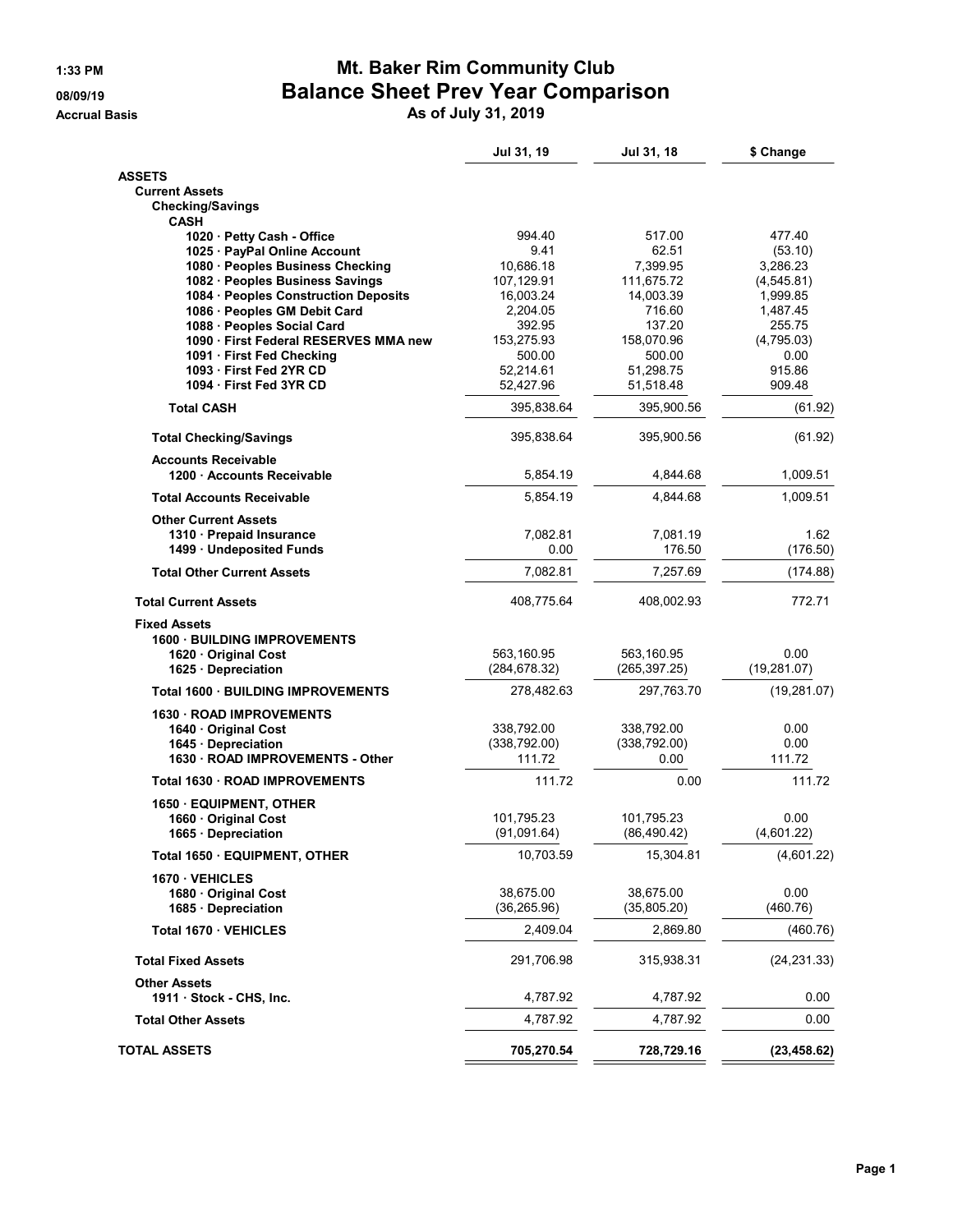### **1:33 PM Mt. Baker Rim Community Club 08/09/19 Balance Sheet Prev Year Comparison**

**Accrual Basis As of July 31, 2019**

|                                        | Jul 31, 19 | Jul 31, 18   | \$ Change    |
|----------------------------------------|------------|--------------|--------------|
| <b>LIABILITIES &amp; EQUITY</b>        |            |              |              |
| Liabilities                            |            |              |              |
| <b>Current Liabilities</b>             |            |              |              |
| <b>Other Current Liabilities</b>       |            |              |              |
| 2080 · Prepaid Dues                    | 1.350.00   | 1,347.32     | 2.68         |
| 2100 · Payroll Liabilities             | 2.975.08   | 2.964.83     | 10.25        |
| 2200 · Federal Income Tax Payable      | (150.00)   | 0.00         | (150.00)     |
| 2250 Deposits Held for Contractors     | 16,000.00  | 16,000.00    | 0.00         |
| <b>Total Other Current Liabilities</b> | 20,175.08  | 20,312.15    | (137.07)     |
| <b>Total Current Liabilities</b>       | 20,175.08  | 20,312.15    | (137.07)     |
| <b>Total Liabilities</b>               | 20,175.08  | 20,312.15    | (137.07)     |
| <b>Equity</b>                          |            |              |              |
| 3015 Retained Earnings                 | 16,281.79  | (51, 938.45) | 68,220.24    |
| 3020 Operating Fund                    | 322,790.23 | 407,474.23   | (84, 684.00) |
| 3030 · Replacement Fund                | 254,769.00 | 222,024.00   | 32,745.00    |
| <b>Net Income</b>                      | 91.254.44  | 130,857.23   | (39,602.79)  |
| <b>Total Equity</b>                    | 685,095.46 | 708,417.01   | (23, 321.55) |
| <b>TOTAL LIABILITIES &amp; EQUITY</b>  | 705,270.54 | 728,729.16   | (23, 458.62) |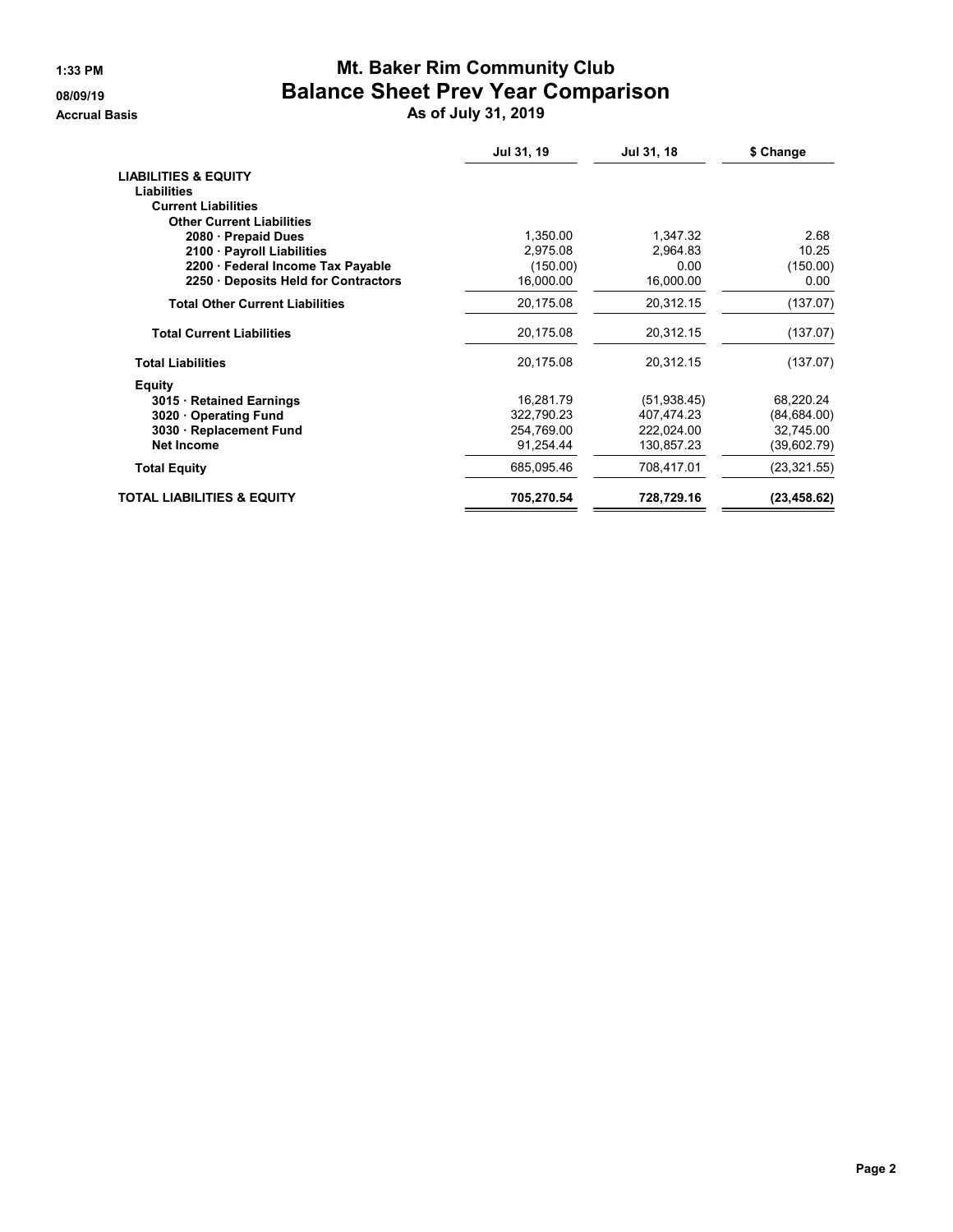## **1:33 PM Mt. Baker Rim Community Club 08/09/19 Profit & Loss Budget vs. Actual**

**Accrual Basis January through July 2019**

|                                                                      | Jan - Jul 19        | <b>Budget</b>        | % of Budget      |
|----------------------------------------------------------------------|---------------------|----------------------|------------------|
| <b>Ordinary Income/Expense</b>                                       |                     |                      |                  |
| <b>Income</b>                                                        |                     |                      |                  |
| 4010 Members Dues                                                    | 297,337.50          | 295,988.00           | 100.5%<br>100.0% |
| 4018 · Rental Income - Apartment<br>4030 Members Interest            | 3,600.00<br>360.90  | 400.00               | 90.2%            |
| 4050 Members Lien Fees                                               | 1,600.00            |                      | 100.0%           |
| 4101 Member Gate Card                                                | 620.00              | 1,300.00             | 47.7%            |
| 4102 Vendor Gate Card                                                | 650.00              | 2,000.00             | 32.5%            |
| 4140 · Interest Income                                               | 2,345.10            | 3,500.00             | 67.0%            |
| 4165 · Recovery of Bad Debt                                          | 12,038.57           |                      | 100.0%           |
| 4168 · Clubhouse Rental Income                                       | 350.00              | 350.00               | 100.0%           |
| 4169 Violations Income                                               | 100.00              | 1,000.00             | 10.0%            |
| 4173 · Renter Fee Income                                             | 12,100.00           | 14,000.00            | 86.4%            |
| 4175 Transfer Fees                                                   | 1,950.00            | 2,500.00             | 78.0%            |
| 4176 Social Function Income                                          | 50.00               |                      | 100.0%           |
| <b>Total Income</b>                                                  | 333,102.07          | 321,038.00           | 103.8%           |
| <b>Gross Profit</b>                                                  | 333,102.07          | 321,038.00           | 103.8%           |
| <b>Expense</b>                                                       |                     |                      |                  |
| 5000 ADMINISTRATION                                                  |                     |                      |                  |
| 5005 · Accounting Expense                                            | 8,550.00            | 8,500.00             | 100.6%           |
| 5006 · Bookkeeping                                                   |                     | 250.00               |                  |
| 5011 · Bank Service Charges                                          | 49.53               | 60.00                | 82.6%<br>152.7%  |
| 5012 Credit Card Fees                                                | 2,900.63<br>698.08  | 1,900.00             |                  |
| 5021 Gate Card Expense<br>5024 • Annual General Meeting Expense      | 1,436.40            | 1,000.00<br>1,400.00 | 69.8%<br>102.6%  |
| 5025 · General Admin./Directors                                      | 1,754.03            | 625.00               | 280.6%           |
| 5028 · Internet Access                                               | 779.94              | 1,600.00             | 48.7%            |
| $5030 \cdot$ Legal                                                   | 1,216.50            |                      |                  |
| 5031 · Legal - Filing Fees                                           |                     | 200.00               |                  |
| 5032 · Attorney Fees                                                 |                     | 500.00               |                  |
| 5035 · Licenses & Permits                                            | 800.97              | 700.00               | 114.4%           |
| 5036 Mileage                                                         |                     | 50.00                |                  |
| 5045 Office Supplies                                                 | 741.07              | 1,500.00             | 49.4%            |
| 5046 · Postage                                                       | 114.65              | 750.00               | 15.3%            |
| 5047 Computer Software                                               |                     | 225.00               |                  |
| 5050 · Social Functions                                              | 156.54              |                      | 100.0%           |
| 5060 Training                                                        | 325.00              | 300.00               | 108.3%           |
| 5061 Amazon Prime Annual Fee                                         |                     | 110.00               |                  |
| 5064 Website<br>5120 · General Insurance                             | 240.00<br>16,997.13 | 350.00               | 68.6%            |
|                                                                      |                     | 15,250.00            | 111.5%           |
| Total 5000 · ADMINISTRATION                                          | 36,760.47           | 35,270.00            | 104.2%           |
| <b>5200 MAINTENANCE &amp; REPAIR</b>                                 |                     |                      |                  |
| 5210 Clubhouse-Maintenance                                           | 407.17              | 1,200.00             | 33.9%            |
| 5215 · Gate House-Maintenance                                        | 3,555.10            | 600.00               | 592.5%           |
| 5216 Office Maintenance                                              |                     | 300.00               | 233.0%           |
| 5220 · Gate/Security-Maintenance<br>5225 · Pool-Maintenance & Repair | 2,795.55<br>335.60  | 1,200.00<br>1,200.00 | 28.0%            |
| 5230 Grounds-Maintenance                                             | 1,848.71            | 2,400.00             | 77.0%            |
| 5231 · Roads-Maintenance/Paving                                      | 27,253.57           | 18,000.00            | 151.4%           |
| 5235 Compactor Maintenance                                           |                     | 500.00               |                  |
| 5240 · Tree Removal                                                  | 2,929.50            | 1,200.00             | 244.1%           |
| Total 5200 MAINTENANCE & REPAIR                                      | 39,125.20           | 26,600.00            | 147.1%           |
| 5300 SUPPLIES                                                        |                     |                      |                  |
| 5310 Other Supplies                                                  | 805.49              |                      | 100.0%           |
| 5311 Clubhouse Supplies                                              | 1,765.94            | 1,100.00             | 160.5%           |
| 5320 · Pool Supplies                                                 | 9,954.20            | 8,000.00             | 124.4%           |
| $5325 \cdot$ Tools                                                   | 778.26              | 900.00               | 86.5%            |
| Total 5300 · SUPPLIES                                                | 13,303.89           | 10,000.00            | 133.0%           |
| 5400 TAXES                                                           |                     |                      |                  |
| 5410 · Payroll Taxes                                                 |                     |                      |                  |
| 5411 · Federal Unemployment Tax                                      | 194.25              | 350.00               | 55.5%            |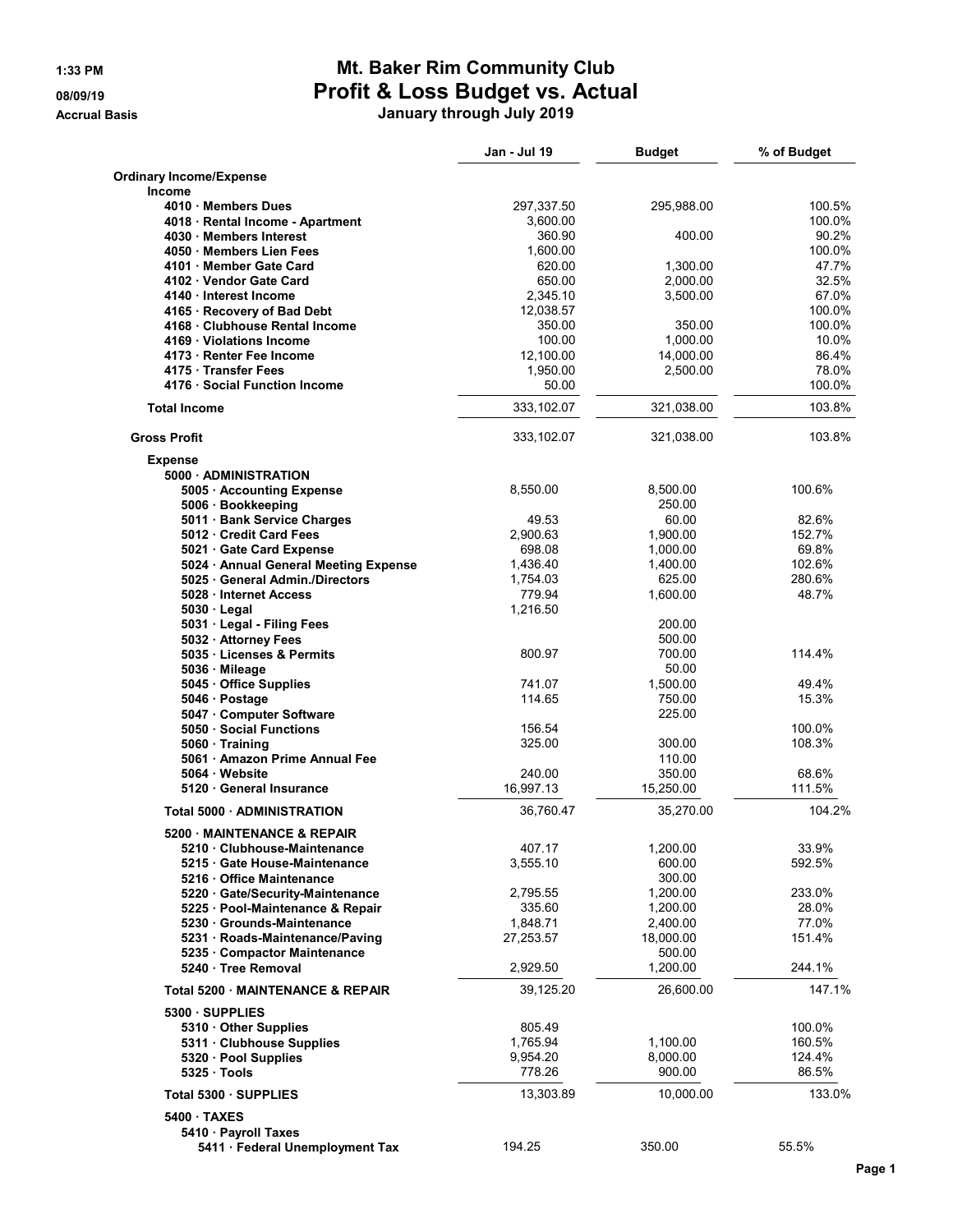### **1:33 PM Mt. Baker Rim Community Club 08/09/19 Profit & Loss Budget vs. Actual Accrual Basis January through July 2019**

|                                                                           | Jan - Jul 19          | <b>Budget</b>        | % of Budget    |
|---------------------------------------------------------------------------|-----------------------|----------------------|----------------|
| 5412 · FICA/Medicare                                                      | 7,214.09              | 10,500.00            | 68.7%          |
| 5414 · State Unemployment Tax                                             | 361.59                | 200.00               | 180.8%         |
| 5415 Labor & Industries                                                   | 1,569.40              | 3,750.00             | 41.9%          |
| Total 5410 · Payroll Taxes                                                | 9,339.33              | 14,800.00            | 63.1%          |
| 5420 · Income Taxes                                                       | 273.00                |                      | 100.0%         |
| 5430 · Property Tax - Gatehouse                                           | 209.00                | 225.00               | 92.9%          |
| 5435 · Property Tax - MBR lots                                            | 17.90                 | 18.00                | 99.4%          |
| Total 5400 TAXES                                                          | 9,839.23              | 15,043.00            | 65.4%          |
| 5500 UTILITIES                                                            |                       |                      |                |
| 5510 · Telephone                                                          | 862.49                | 1,800.00             | 47.9%          |
| 5515 Garbage                                                              | 9,569.99              | 13,500.00            | 70.9%          |
| 5516 · Recycling<br>5520 Gate House-Power                                 | 4,308.42<br>1,515.36  | 5,000.00<br>3,000.00 | 86.2%<br>50.5% |
| 5525 Clubhouse-Power                                                      | 2,601.06              | 5,500.00             | 47.3%          |
| 5530 Storage Shed-Power                                                   | 66.05                 | 250.00               | 26.4%          |
| 5535 Gate House-Water                                                     | 150.42                | 300.00               | 50.1%          |
| 5537 · Propane                                                            | 3,678.90              | 9,000.00             | 40.9%          |
| 5540 Clubhouse-Water                                                      | 316.41                | 600.00               | 52.7%          |
| 5545 · Clubhouse-Wi-Fi Internet                                           | 1,139.88              | 2,300.00             | 49.6%          |
| Total 5500 UTILITIES                                                      | 24,208.98             | 41,250.00            | 58.7%          |
| 5600 VEHICLE/EQUIPMENT                                                    |                       |                      |                |
| 5610 Fuel                                                                 | 2,259.11              | 2,750.00             | 82.1%          |
| 5615 Maintenance & Repair-Vehicles                                        | 640.83                | 2,500.00             | 25.6%          |
| Total 5600 VEHICLE/EQUIPMENT                                              | 2,899.94              | 5,250.00             | 55.2%          |
| 5700 WAGES & BENEFITS                                                     |                       |                      |                |
| 5715 · Salary - Caretaker                                                 | 30,056.57             | 49,000.00            | 61.3%          |
| 5720 · Wages - Bookkeeper                                                 | 13,369.90             | 24,000.00            | 55.7%<br>83.0% |
| 5721 · Wages - MBR Office Manager<br>5724 · Wages - Seasonal PT Caretaker | 18,265.04<br>1,560.00 | 22,000.00            |                |
| 5725 · Wages - Asst. Caretaker                                            | 22,525.68             | 39,000.00            | 57.8%          |
| 5726 · Wages - PT Asst. Caretaker                                         | 2,812.80              | 10,000.00            | 28.1%          |
| 5727 · IRA Contributions                                                  | 1,153.05              | 4,000.00             | 28.8%          |
| Total 5700 · WAGES & BENEFITS                                             | 89,743.04             | 148,000.00           | 60.6%          |
| 6560 · Payroll Expenses                                                   | 1,292.58              | 2,100.00             | 61.6%          |
| 66900 Reconciliation Discrepancies                                        | (1,073.98)            |                      |                |
| <b>Total Expense</b>                                                      | 216,099.35            | 283,513.00           | 76.2%          |
| <b>Net Ordinary Income</b>                                                | 117,002.72            | 37,525.00            | 311.8%         |
| <b>Other Income/Expense</b>                                               |                       |                      |                |
| <b>Other Expense</b>                                                      |                       |                      |                |
| 8070 Operating Reserve                                                    | (11,025.00)           | 42,000.00            | $(26.3)\%$     |
| 8500 CAPITAL EXPENDITURES                                                 |                       |                      |                |
| 8510 · Building Improvements                                              |                       |                      |                |
| 8555 · Sand Cover                                                         | 7,613.70              |                      | 100.0%         |
| Total 8510 · Building Improvements                                        | 7,613.70              |                      | 100.0%         |
| 8530 New Equipment<br>8538 Office Equipment                               | 3,154.98              |                      | 100.0%         |
| Total 8530 · New Equipment                                                | 3,154.98              |                      | 100.0%         |
|                                                                           |                       |                      |                |
| 8560 Capital Reserve Fund                                                 | 11,025.00             |                      |                |
| Total 8500 · CAPITAL EXPENDITURES                                         | 21,793.68             |                      | 100.0%         |
| 8600 · Depreciation Expense                                               | 14,979.60             |                      |                |
| <b>Total Other Expense</b>                                                | 25,748.28             | 42,000.00            | 61.3%          |
| <b>Net Other Income</b>                                                   | (25, 748.28)          | (42,000.00)          | 61.3%          |
| Net Income                                                                | 91,254.44             | (4, 475.00)          | $(2,039.2)\%$  |
|                                                                           |                       |                      |                |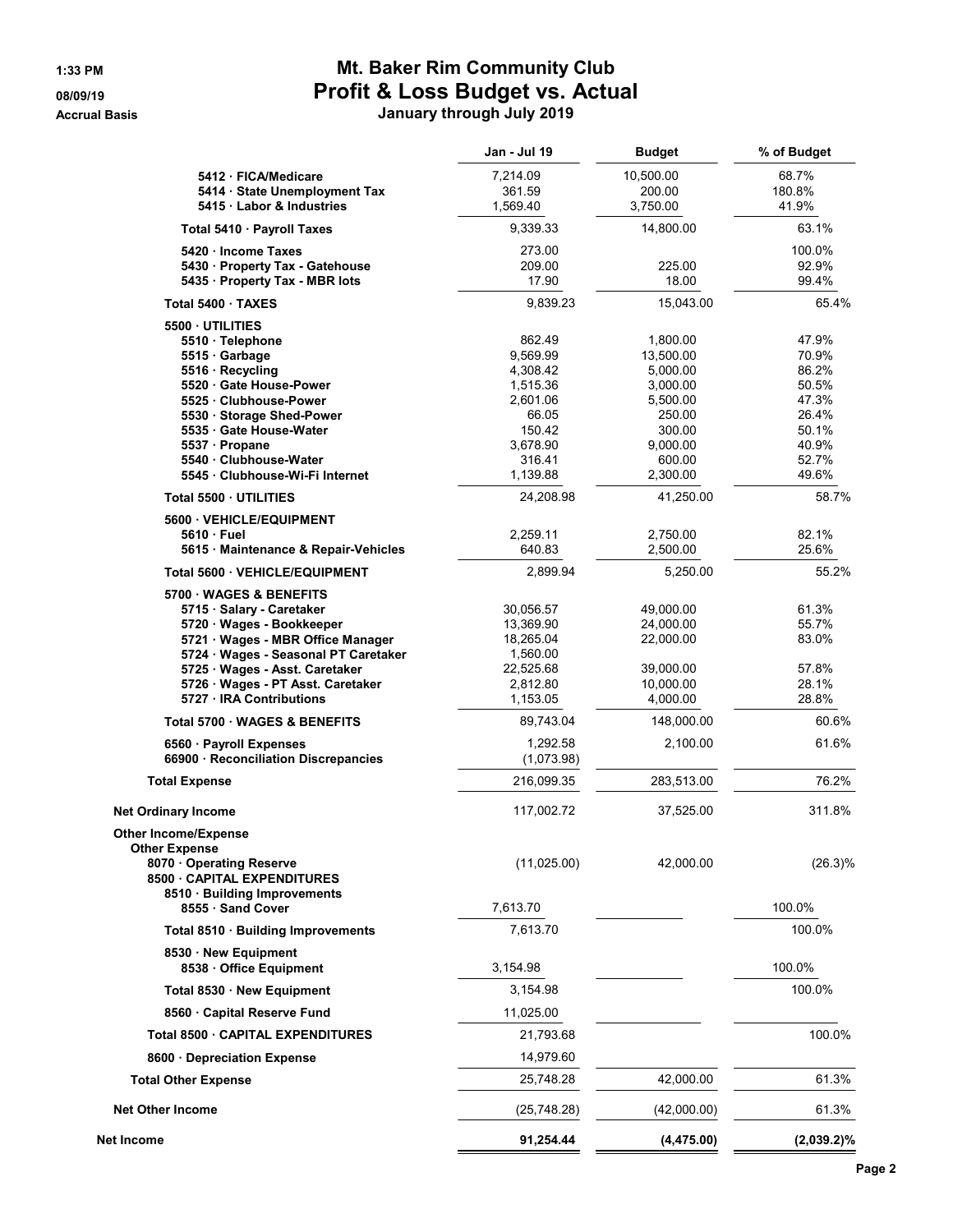### **1:34 PM Mt. Baker Rim Community Club 08/09/19 Profit & Loss Prev Year Comparison**

**Accrual Basis January through July 2019**

|                                                                    | Jan - Jul 19           | Jan - Jul 18         | \$ Change          |
|--------------------------------------------------------------------|------------------------|----------------------|--------------------|
| <b>Ordinary Income/Expense</b>                                     |                        |                      |                    |
| Income                                                             |                        |                      |                    |
| 4010 Members Dues                                                  | 297,337.50<br>3,600.00 | 295,987.50           | 1,350.00           |
| 4018 · Rental Income - Apartment<br>4030 Members Interest          | 360.90                 | 0.00<br>190.81       | 3,600.00<br>170.09 |
| 4050 Members Lien Fees                                             | 1,600.00               | 350.00               | 1,250.00           |
| 4101 Member Gate Card                                              | 620.00                 | 790.00               | (170.00)           |
| 4102 Vendor Gate Card                                              | 650.00                 | 1,310.00             | (660.00)           |
| 4140 · Interest Income                                             | 2,345.10               | 2,317.08             | 28.02              |
| 4165 · Recovery of Bad Debt                                        | 12,038.57              | 0.00                 | 12,038.57          |
| 4168 Clubhouse Rental Income                                       | 350.00                 | 700.00               | (350.00)           |
| 4169 · Violations Income                                           | 100.00                 | 4,525.00             | (4,425.00)         |
| 4173 · Renter Fee Income                                           | 12,100.00              | 12,100.00            | 0.00               |
| 4175 Transfer Fees                                                 | 1,950.00               | 1,350.00             | 600.00             |
| 4176 · Social Function Income                                      | 50.00                  | 0.00                 | 50.00              |
| <b>Total Income</b>                                                | 333,102.07             | 319,620.39           | 13,481.68          |
| <b>Gross Profit</b>                                                | 333,102.07             | 319,620.39           | 13,481.68          |
| <b>Expense</b><br>5000 ADMINISTRATION                              |                        |                      |                    |
| 5005 · Accounting Expense                                          | 8,550.00               | 8,200.00             | 350.00             |
| 5011 Bank Service Charges                                          | 49.53                  | 38.20                | 11.33              |
| 5012 Credit Card Fees                                              | 2.900.63               | 2,120.06             | 780.57             |
| 5021 Gate Card Expense                                             | 698.08                 | 857.02               | (158.94)           |
| 5024 • Annual General Meeting Expense                              | 1,436.40               | 928.95               | 507.45             |
| 5025 General Admin./Directors                                      | 1,754.03               | 367.17               | 1,386.86           |
| 5028 Internet Access                                               | 779.94                 | 909.93               | (129.99)           |
| 5030 Legal                                                         | 1,216.50               | 0.00                 | 1,216.50           |
| 5031 · Legal - Filing Fees                                         | 0.00                   | 75.00                | (75.00)            |
| 5035 Licenses & Permits<br>5045 Office Supplies                    | 800.97<br>741.07       | 628.00<br>880.04     | 172.97<br>(138.97) |
| 5046 Postage                                                       | 114.65                 | 225.60               | (110.95)           |
| 5047 Computer Software                                             | 0.00                   | 34.08                | (34.08)            |
| 5050 Social Functions                                              | 156.54                 | 233.97               | (77.43)            |
| 5060 Training                                                      | 325.00                 | 0.00                 | 325.00             |
| 5064 Website                                                       | 240.00                 | 203.96               | 36.04              |
| 5120 General Insurance                                             | 16,997.13              | 17,269.45            | (272.32)           |
| Total 5000 - ADMINISTRATION                                        | 36,760.47              | 32,971.43            | 3,789.04           |
| 5200 MAINTENANCE & REPAIR                                          |                        |                      |                    |
| 5210 Clubhouse-Maintenance                                         | 407.17                 | 479.68               | (72.51)            |
| 5215 Gate House-Maintenance                                        | 3,555.10               | 863.50               | 2,691.60           |
| 5220 Gate/Security-Maintenance<br>5225 · Pool-Maintenance & Repair | 2,795.55<br>335.60     | 1,714.43<br>168.91   | 1,081.12<br>166.69 |
| 5230 Grounds-Maintenance                                           | 1,848.71               | 784.89               | 1,063.82           |
| 5231 · Roads-Maintenance/Paving                                    | 27,253.57              | 0.00                 | 27,253.57          |
| 5235 Compactor Maintenance                                         | 0.00                   | 70.15                | (70.15)            |
| 5240 Tree Removal                                                  | 2,929.50               | 1,302.00             | 1,627.50           |
| Total 5200 MAINTENANCE & REPAIR                                    | 39,125.20              | 5,383.56             | 33,741.64          |
| 5300 SUPPLIES                                                      |                        |                      |                    |
| 5310 Other Supplies                                                | 805.49                 | 0.00                 | 805.49             |
| 5311 Clubhouse Supplies<br>5320 · Pool Supplies                    | 1,765.94<br>9,954.20   | 1,069.17<br>7,129.47 | 696.77<br>2,824.73 |
| 5325 Tools                                                         | 778.26                 | 487.93               | 290.33             |
| Total 5300 · SUPPLIES                                              | 13,303.89              | 8,686.57             | 4,617.32           |
| 5400 TAXES                                                         |                        |                      |                    |
| 5410 · Payroll Taxes                                               |                        |                      |                    |
| 5411 · Federal Unemployment Tax                                    | 194.25                 | 193.46               | 0.79               |
| 5412 FICA/Medicare                                                 | 7,214.09               | 6,527.32             | 686.77             |
| 5414 · State Unemployment Tax                                      | 361.59                 | 111.04               | 250.55             |
| 5415 · Labor & Industries                                          | 1,569.40               | 1,594.39             | (24.99)            |
| Total 5410 · Payroll Taxes                                         | 9,339.33               | 8,426.21             | 913.12             |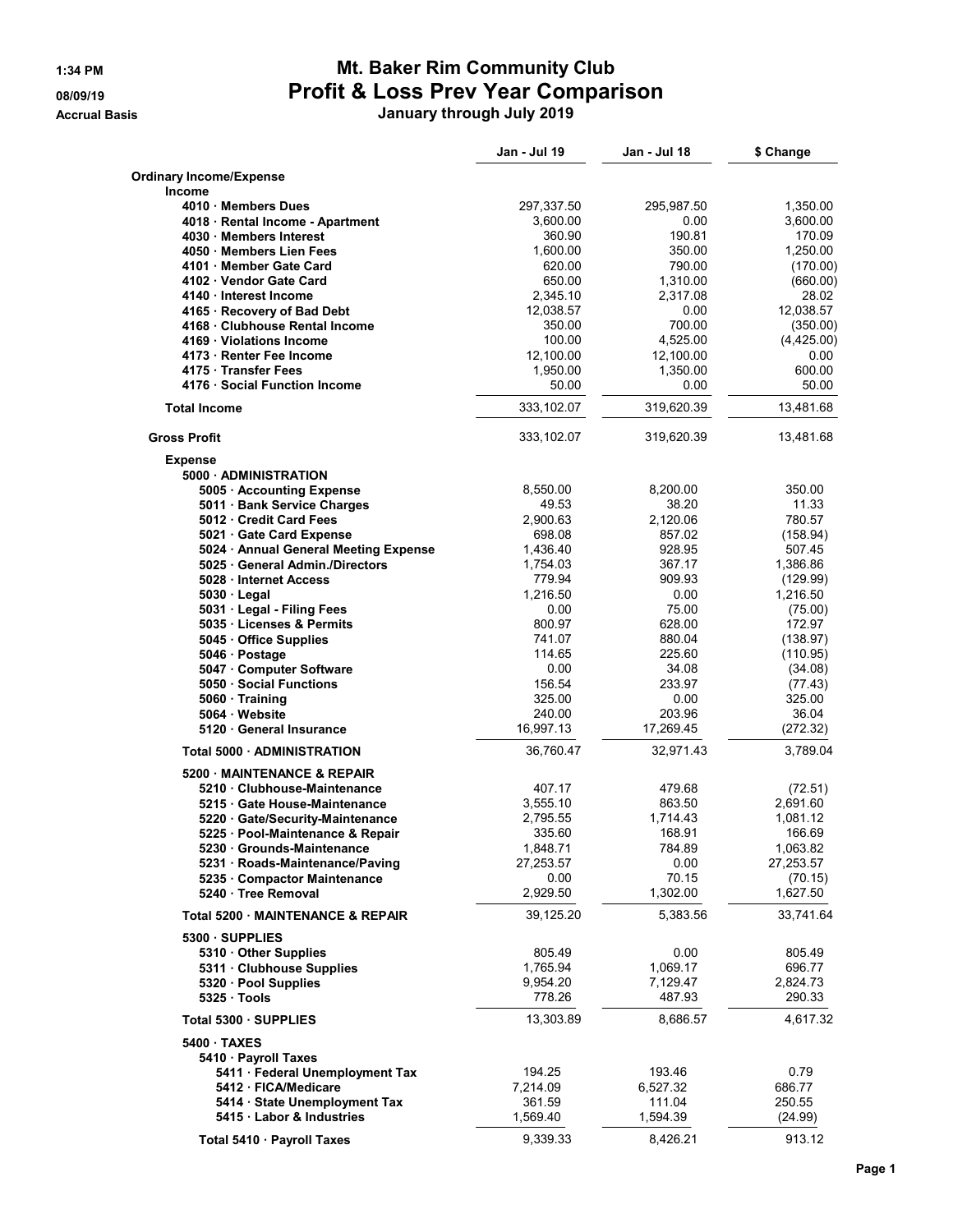## **1:34 PM Mt. Baker Rim Community Club 08/09/19 Profit & Loss Prev Year Comparison**

**Accrual Basis January through July 2019**

|                                                                 | <b>Jan - Jul 19</b>    | Jan - Jul 18         | \$ Change            |
|-----------------------------------------------------------------|------------------------|----------------------|----------------------|
| 5420 Income Taxes                                               | 273.00                 | 220.00               | 53.00                |
| 5430 · Property Tax - Gatehouse                                 | 209.00                 | 209.00               | 0.00                 |
| 5435 · Property Tax - MBR lots                                  | 17.90                  | 17.90                | 0.00                 |
| Total 5400 · TAXES                                              | 9,839.23               | 8,873.11             | 966.12               |
| 5500 UTILITIES                                                  |                        |                      |                      |
| 5510 · Telephone                                                | 862.49                 | 965.03               | (102.54)             |
| 5515 Garbage                                                    | 9,569.99               | 7,315.94             | 2,254.05             |
| 5516 · Recycling<br>5520 Gate House-Power                       | 4,308.42<br>1,515.36   | 3,382.09<br>1,961.45 | 926.33<br>(446.09)   |
| 5525 Clubhouse-Power                                            | 2,601.06               | 2,687.93             | (86.87)              |
| 5530 Storage Shed-Power                                         | 66.05                  | 76.45                | (10.40)              |
| 5535 Gate House-Water                                           | 150.42                 | 150.63               | (0.21)               |
| 5537 · Propane                                                  | 3,678.90               | 4,680.03             | (1,001.13)           |
| 5540 Clubhouse-Water<br>5545 Clubhouse-Wi-Fi Internet           | 316.41<br>1,139.88     | 303.76<br>1,329.86   | 12.65<br>(189.98)    |
| 5550 MBR Lots - Water                                           | 0.00                   | (134.00)             | 134.00               |
| Total 5500 UTILITIES                                            | 24,208.98              | 22,719.17            | 1,489.81             |
| 5600 · VEHICLE/EQUIPMENT                                        |                        |                      |                      |
| 5610 Fuel                                                       | 2,259.11               | 2,375.81             | (116.70)             |
| 5615 · Maintenance & Repair-Vehicles                            | 640.83                 | 1,425.39             | (784.56)             |
| Total 5600 VEHICLE/EQUIPMENT                                    | 2,899.94               | 3,801.20             | (901.26)             |
| 5700 WAGES & BENEFITS                                           |                        |                      |                      |
| 5710 · Employee Medical<br>5715 · Salary - Caretaker            | 0.00<br>30,056.57      | 250.00<br>27,865.55  | (250.00)<br>2,191.02 |
| 5720 Wages - Bookkeeper                                         | 13,369.90              | 13,048.25            | 321.65               |
| 5721 · Wages - MBR Office Manager                               | 18,265.04              | 13,364.00            | 4,901.04             |
| 5724 · Wages - Seasonal PT Caretaker                            | 1,560.00               | 0.00                 | 1,560.00             |
| 5725 · Wages - Asst. Caretaker                                  | 22,525.68              | 21,811.50            | 714.18               |
| 5726 Wages - PT Asst. Caretaker                                 | 2,812.80               | 4,237.50             | (1,424.70)           |
| 5727 · IRA Contributions<br>Total 5700 · WAGES & BENEFITS       | 1,153.05<br>89,743.04  | 2,001.93             | (848.88)<br>7,164.31 |
|                                                                 |                        | 82,578.73            |                      |
| 6560 · Payroll Expenses<br>66900 · Reconciliation Discrepancies | 1,292.58<br>(1,073.98) | 1,192.88<br>0.00     | 99.70<br>(1,073.98)  |
| <b>Total Expense</b>                                            | 216,099.35             | 166,206.65           | 49,892.70            |
| <b>Net Ordinary Income</b>                                      | 117,002.72             | 153,413.74           | (36, 411.02)         |
| <b>Other Income/Expense</b>                                     |                        |                      |                      |
| <b>Other Expense</b>                                            |                        |                      |                      |
| 8070 Operating Reserve                                          | (11,025.00)            | 0.00                 | (11, 025.00)         |
| 8500 CAPITAL EXPENDITURES<br>8510 · Building Improvements       |                        |                      |                      |
| 8515 Clubhouse                                                  |                        |                      |                      |
| 8550 · Siding Improvements<br>8552 · Tiling Bathrooms           | 0.00<br>0.00           | (116.03)<br>7,756.34 | 116.03<br>(7,756.34) |
| 8554 · Lighting Project Clubhouse                               | 0.00                   | 1,808.77             | (1,808.77)           |
| Total 8515 · Clubhouse                                          | 0.00                   | 9,449.08             | (9,449.08)           |
| 8555 Sand Cover                                                 | 7,613.70               | 0.00                 | 7,613.70             |
| Total 8510 · Building Improvements                              | 7,613.70               | 9,449.08             | (1,835.38)           |
| 8530 New Equipment<br>8538 Office Equipment                     | 3,154.98               | 0.00                 | 3,154.98             |
| Total 8530 · New Equipment                                      | 3,154.98               | 0.00                 | 3,154.98             |
| 8560 Capital Reserve Fund                                       | 11,025.00              | 0.00                 | 11,025.00            |
| Total 8500 · CAPITAL EXPENDITURES                               | 21,793.68              | 9,449.08             | 12,344.60            |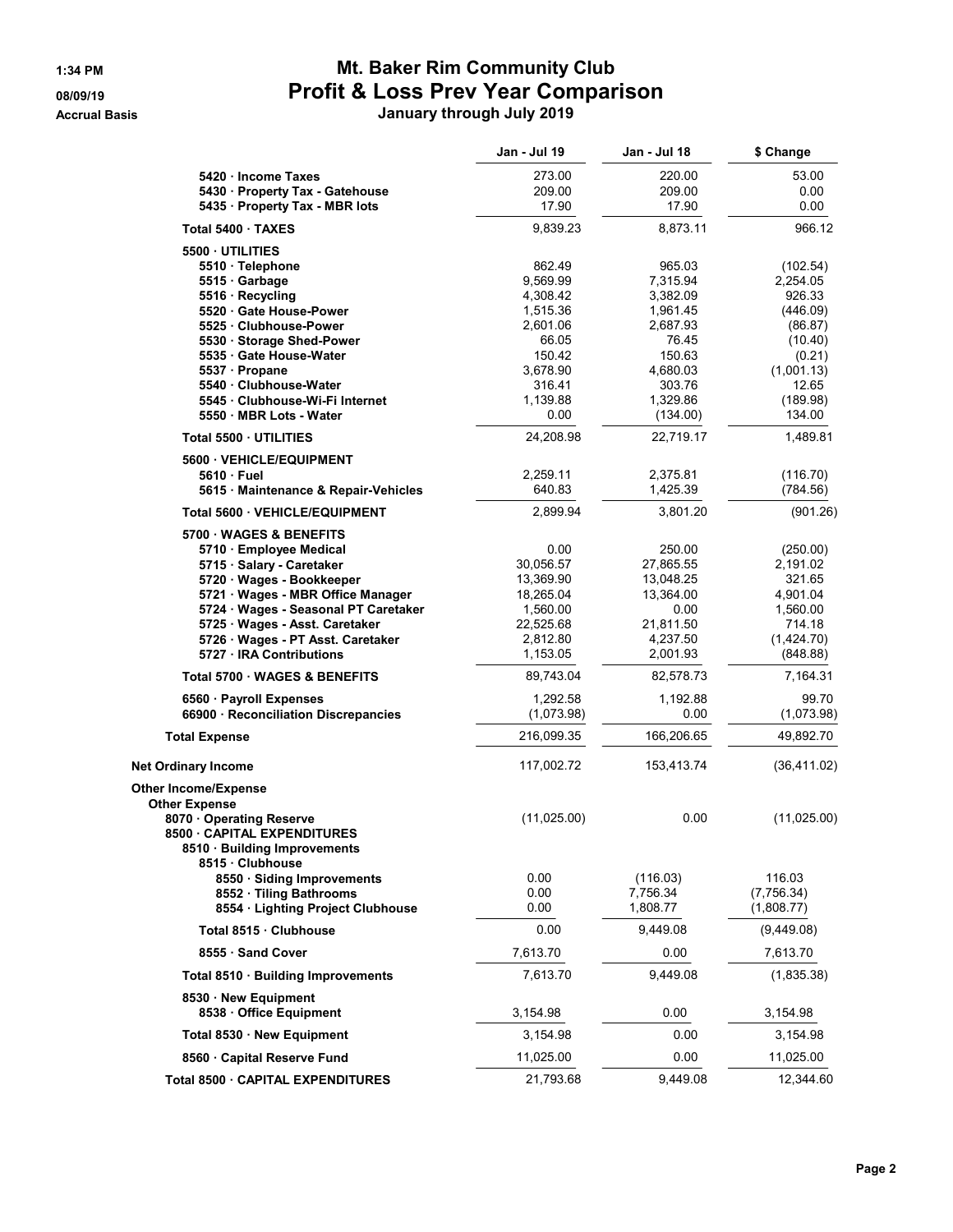### **1:34 PM Mt. Baker Rim Community Club 08/09/19 Profit & Loss Prev Year Comparison Accrual Basis January through July 2019**

|                            | Jan - Jul 19 | Jan - Jul 18 | \$ Change   |
|----------------------------|--------------|--------------|-------------|
| 8600 Depreciation Expense  | 14,979.60    | 13.107.43    | 1,872.17    |
| <b>Total Other Expense</b> | 25,748.28    | 22.556.51    | 3,191.77    |
| <b>Net Other Income</b>    | (25,748.28)  | (22, 556.51) | (3, 191.77) |
| Net Income                 | 91,254.44    | 130.857.23   | (39,602.79) |
|                            |              |              |             |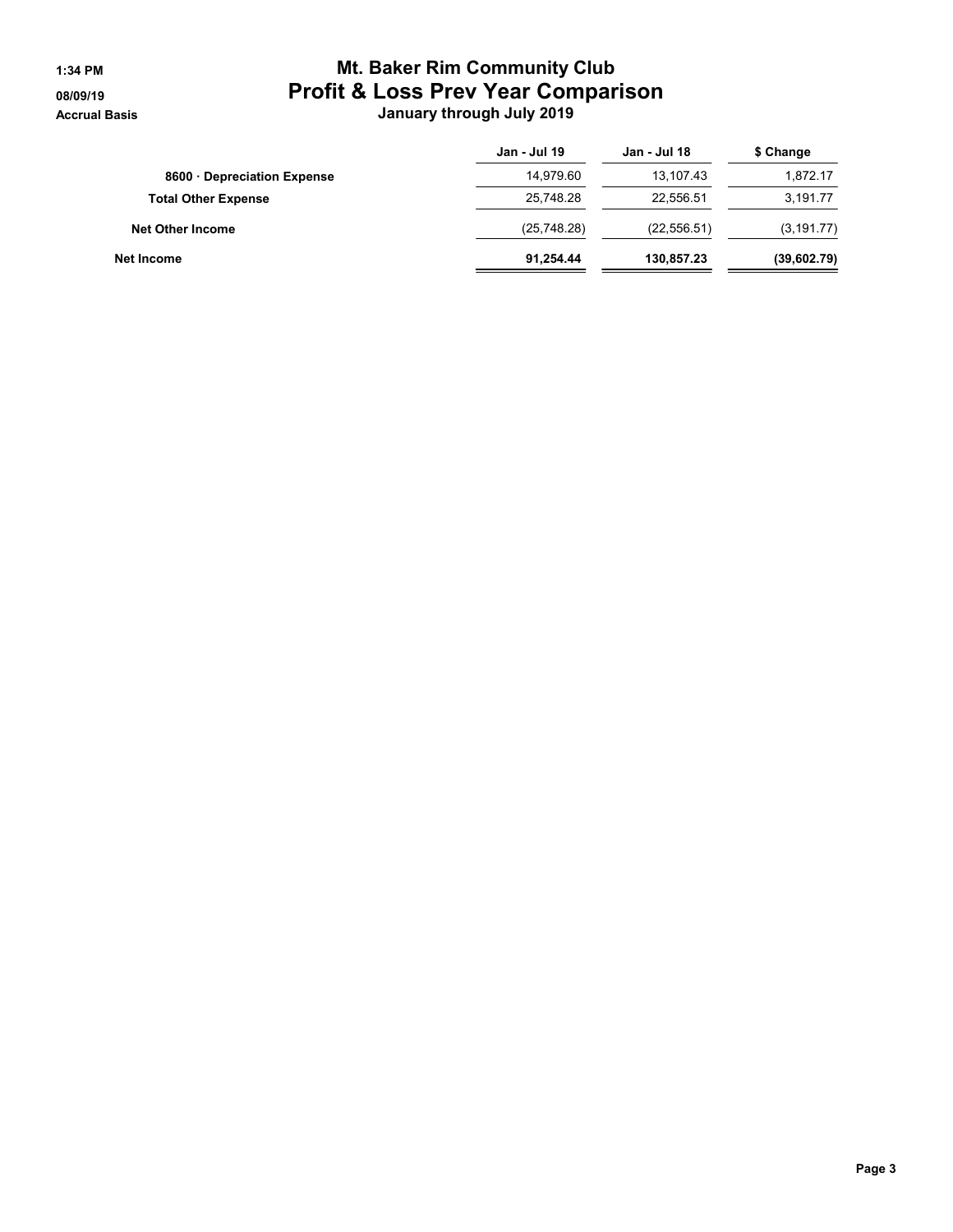**Accrual Basis July 2019**

### **2:42 PM Mt. Baker Rim Community Club 08/09/19 Monthly Expense Report**

|                                                                        | <b>Jul 19</b>         | Jul 18       | <b>Jan - Jul 19</b>   |
|------------------------------------------------------------------------|-----------------------|--------------|-----------------------|
| <b>Ordinary Income/Expense</b>                                         |                       |              |                       |
| <b>Expense</b>                                                         |                       |              |                       |
| 5000 ADMINISTRATION                                                    |                       |              |                       |
| 5005 · Accounting Expense                                              | 0.00                  | 0.00         | 8,550.00              |
| 5011 · Bank Service Charges                                            | 5.95                  | 0.00         | 49.53                 |
| 5012 Credit Card Fees                                                  | 43.62                 | 39.04        | 2,900.63              |
| 5021 Gate Card Expense                                                 | 0.00                  | 0.00         | 698.08                |
| 5024 · Annual General Meeting Expense<br>5025 General Admin./Directors | 0.00<br>0.00          | 0.00<br>0.00 | 1,436.40<br>1,754.03  |
| 5028 Internet Access                                                   | 129.99                | 129.99       | 779.94                |
| $5030 \cdot$ Legal                                                     | 0.00                  | 0.00         | 1,216.50              |
| 5035 Licenses & Permits                                                | 0.00                  | 0.00         | 800.97                |
| 5045 Office Supplies                                                   | 301.60                | 203.25       | 741.07                |
| 5046 · Postage                                                         | 0.00                  | 0.00         | 114.65                |
| 5050 Social Functions                                                  | 0.00                  | 178.68       | 156.54                |
| 5060 Training                                                          | 325.00                | 0.00         | 325.00                |
| 5064 Website                                                           | 0.00                  | 0.00         | 240.00                |
| 5120 General Insurance                                                 | 0.00                  | 0.00         | 16,997.13             |
| Total 5000 · ADMINISTRATION                                            | 806.16                | 550.96       | 36,760.47             |
| 5200 MAINTENANCE & REPAIR                                              |                       |              |                       |
| 5210 Clubhouse-Maintenance                                             | 0.00                  | 100.00       | 407.17                |
| 5215 Gate House-Maintenance                                            | 0.00                  | 163.08       | 3,555.10              |
| 5220 · Gate/Security-Maintenance                                       | 683.54                | 47.70        | 2,795.55              |
| 5225 · Pool-Maintenance & Repair                                       | 0.00                  | 0.00         | 335.60                |
| 5230 Grounds-Maintenance                                               | 140.54                | 41.06        | 1,848.71              |
| 5231 · Roads-Maintenance/Paving<br>5240 · Tree Removal                 | 26,317.76<br>2,929.50 | 0.00<br>0.00 | 27,253.57<br>2,929.50 |
| <b>Total 5200 MAINTENANCE &amp; REPAIR</b>                             | 30,071.34             | 351.84       | 39,125.20             |
|                                                                        |                       |              |                       |
| 5300 SUPPLIES                                                          | 65.13                 | 0.00         | 805.49                |
| 5310 Other Supplies                                                    | 373.14                | 81.19        | 1,765.94              |
| 5311 · Clubhouse Supplies<br>5320 · Pool Supplies                      | 2,943.27              | 2,030.77     | 9,954.20              |
| 5325 Tools                                                             | 0.00                  | 119.00       | 778.26                |
|                                                                        |                       |              |                       |
| Total 5300 · SUPPLIES                                                  | 3,381.54              | 2,230.96     | 13,303.89             |
| 5400 TAXES<br>5410 · Payroll Taxes                                     |                       |              |                       |
| 5411 · Federal Unemployment Tax                                        | 12.91                 | 10.67        | 194.25                |
| 5412 FICA/Medicare                                                     | 1,424.40              | 1,337.77     | 7,214.09              |
| 5414 · State Unemployment Tax                                          | 71.38                 | 22.77        | 361.59                |
| 5415 Labor & Industries                                                | 432.39                | 402.43       | 1,569.40              |
| Total 5410 · Payroll Taxes                                             | 1,941.08              | 1,773.64     | 9,339.33              |
| 5420 Income Taxes                                                      | 0.00                  | 0.00         | 273.00                |
| 5430 · Property Tax - Gatehouse                                        | 0.00                  | 0.00         | 209.00                |
| 5435 · Property Tax - MBR lots                                         | 0.00                  | 0.00         | 17.90                 |
| Total 5400 · TAXES                                                     | 1,941.08              | 1,773.64     | 9,839.23              |
| 5500 UTILITIES                                                         |                       |              |                       |
| 5510 · Telephone                                                       | 156.42                | 136.36       | 862.49                |
| 5515 Garbage                                                           | 1,163.35              | 1,181.77     | 9,569.99              |
| 5516 Recycling                                                         | 718.07                | 582.84       | 4,308.42              |
| 5520 Gate House-Power                                                  | 126.25                | 124.42       | 1,515.36              |
| 5525 Clubhouse-Power                                                   | 691.67                | 419.67       | 2,601.06              |
| 5530 Storage Shed-Power                                                | 24.81                 | 19.70        | 66.05                 |
| 5535 Gate House-Water                                                  | 75.21                 | 75.21        | 150.42                |
| 5537 · Propane                                                         | 1,228.93              | 1,190.90     | 3,678.90              |
| 5540 Clubhouse-Water                                                   | 173.43                | 170.04       | 316.41                |
| 5545 · Clubhouse-Wi-Fi Internet                                        | 189.98                | 189.98       | 1,139.88              |
| Total 5500 · UTILITIES                                                 | 4,548.12              | 4,090.89     | 24,208.98             |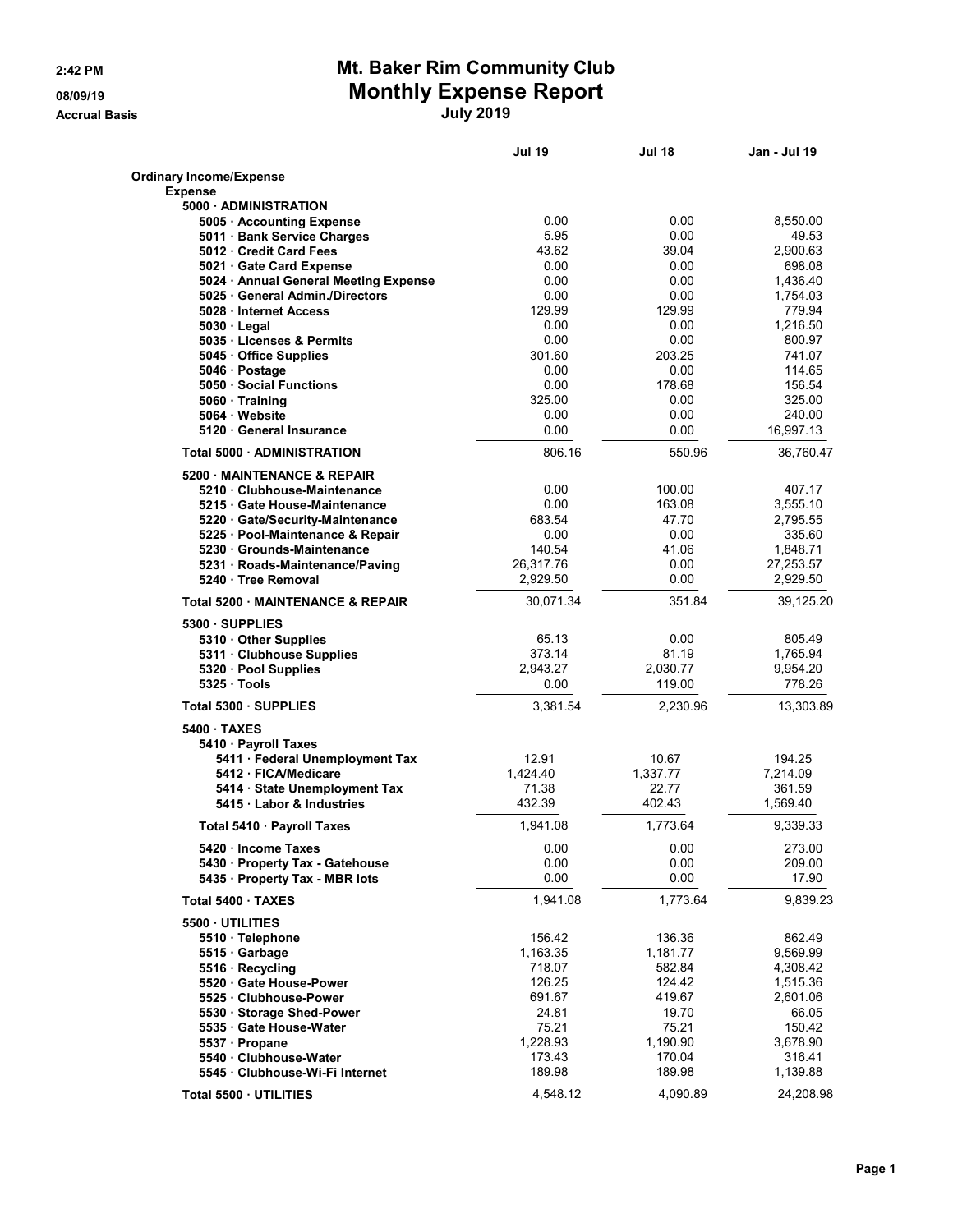**Accrual Basis July 2019**

## **2:42 PM Mt. Baker Rim Community Club 08/09/19 Monthly Expense Report**

|                                                                              |                                                                            | <b>Jan - Jul 19</b>                                                                  |
|------------------------------------------------------------------------------|----------------------------------------------------------------------------|--------------------------------------------------------------------------------------|
|                                                                              |                                                                            |                                                                                      |
|                                                                              |                                                                            | 2,259.11<br>640.83                                                                   |
|                                                                              |                                                                            | 2,899.94                                                                             |
|                                                                              |                                                                            |                                                                                      |
| 6,180.00<br>2,138.02<br>3,624.57<br>870.00<br>4,524.39<br>1,282.35<br>199.88 | 5,573.07<br>2,840.50<br>2,856.00<br>0.00<br>4,440.00<br>1,777.50<br>385.61 | 30,056.57<br>13,369.90<br>18,265.04<br>1,560.00<br>22,525.68<br>2,812.80<br>1,153.05 |
| 18,819.21                                                                    | 17,872.68                                                                  | 89,743.04                                                                            |
| 231.00<br>0.00                                                               | 148.70<br>0.00                                                             | 1,292.58<br>(1,073.98)                                                               |
| 60,057.79                                                                    | 27,413.12                                                                  | 216,099.35                                                                           |
| (60, 057.79)                                                                 | (27, 413.12)                                                               | (216,099.35)                                                                         |
| 0.00                                                                         | 0.00                                                                       | (11,025.00)                                                                          |
| 0.00                                                                         | 0.00                                                                       | 7,613.70                                                                             |
| 0.00                                                                         | 0.00                                                                       | 7,613.70                                                                             |
| 0.00                                                                         | 0.00                                                                       | 3,154.98                                                                             |
| 0.00                                                                         | 0.00                                                                       | 3,154.98                                                                             |
| 0.00                                                                         | 0.00                                                                       | 11,025.00                                                                            |
| 0.00                                                                         | 0.00                                                                       | 21,793.68                                                                            |
| 1,872.45                                                                     | 1,872.49                                                                   | 14,979.60                                                                            |
| 1,872.45                                                                     | 1,872.49                                                                   | 25,748.28                                                                            |
| (1,872.45)                                                                   | (1,872.49)                                                                 | (25, 748.28)                                                                         |
| (61, 930.24)                                                                 | (29, 285.61)                                                               | (241, 847.63)                                                                        |
|                                                                              | <b>Jul 19</b><br>259.34<br>0.00<br>259.34                                  | <b>Jul 18</b><br>393.45<br>0.00<br>393.45                                            |